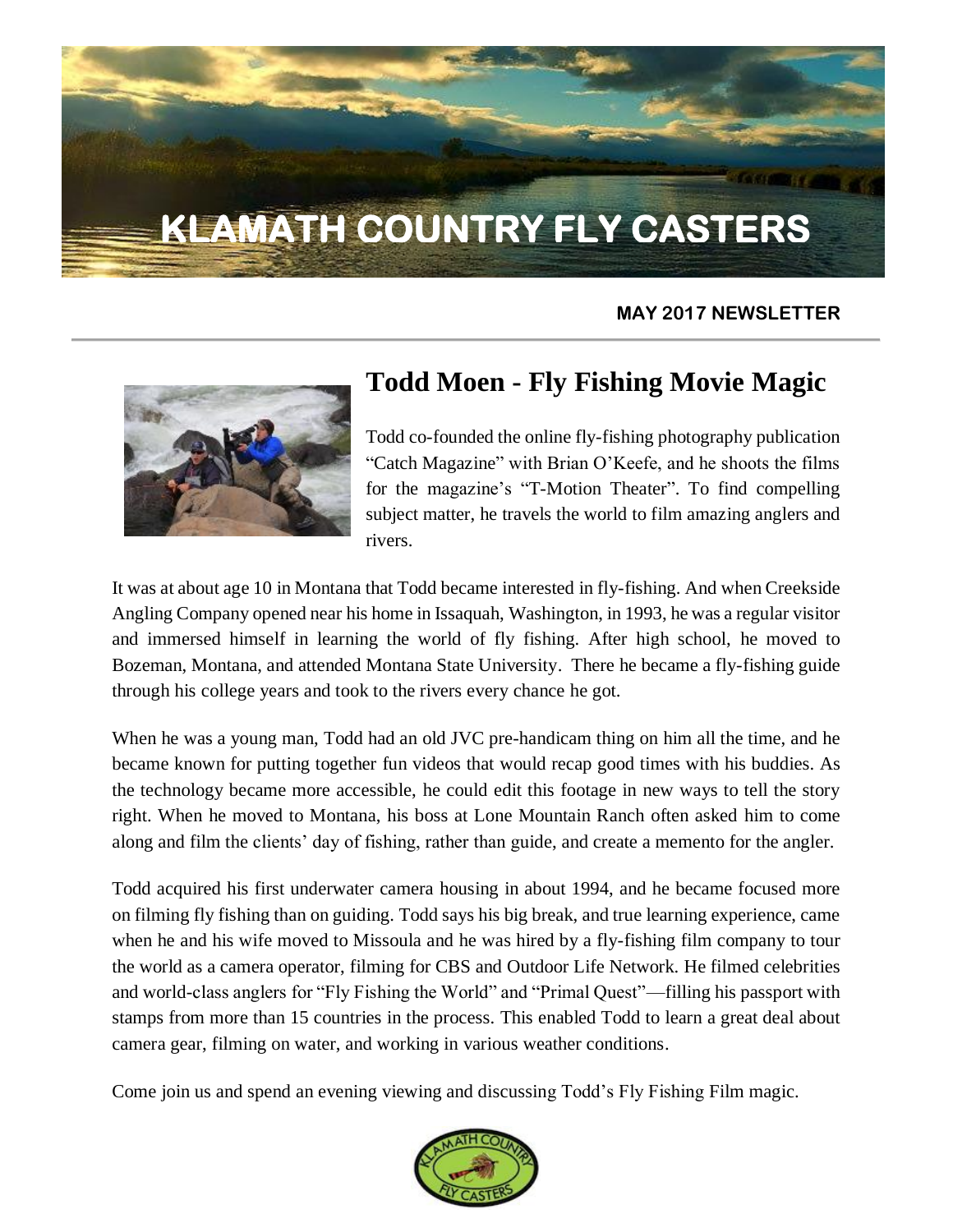#### Calendar

May 16: Club Meeting - Todd **Moen** 

May 23: Fly Tying Round Table at Lakeshore Landing

June 3: Club Fly Casting Clinic at Moore Park with John Hyde

June 12: RAP Camp at Lake of the **Woods** 

Aug 19: Club BBQ at Medicine Lake

#### OFFICERS AND BOARD

**Dick Siemens** [resiemens@centurytel.net](mailto:resiemens@centurytel.net) **President** 

**Carol Ann Meadows** [meadows.carolann@gmail.com](http://meadows.carolann@gmail.com/) Vice President/President Elect

> **Peg Edwards** [edwrmed@aol.com](mailto:edwrmed@aol.com) **Treasurer**

**Peter Calvo** [nogndr@qwestoffice.net](mailto:nogndr@qwestoffice.net) **Secretary** 

**Dale Zemke** [kcflycasters@gmail.com](mailto:kcflycasters@gmail.com) Past President

**John Hyde** [yamsiranch@hughes.net](mailto:yamsiranch@hughes.ne) Board Member

> **Bob Kingzett** [bobk@wendtff.org](mailto:bobk@jeld-wen.com) Board Member

**Lois Krueger** [lk.timefliesoutfitters@yahoo.com](mailto:lk.timefliesoutfitters@yahoo.com) Board Member

> **Jim Ricks** [mtnestinor@gmail.com](mailto:mtnestinor@gmail.com) Board Member

> > $\overline{a}$

#### THE KCFC MISSION STATEMENT

We, the Klamath Country Fly Casters, out of a vital interest in the sport of fly fishing, do hereby join to promote fly fishing as a method of angling, to encourage youth to learn this method of angling, and to promote and participate in meetings to educate all persons in the many aspects of fly fishing as a sport. We agree to make every effort to protect and improve fishing resources in our area by encouraging the practice of catch and release fishing of wild, native fish and by supporting fly fishing organizations in other areas in the overall quest for improvement and perpetuity of fishing resources.

The members of the board of Klamath Country Fly Casters put forth this statement:

"We invite people to become board members of the Klamath Country Fly Casters who wish to promote a healthy and harmonious sense of collegial spirit within the environmental milieu of our board. We on the board choose to care for the well-being of board members, Club members, and for our fly fishing community. We ask those who want to be board members to practice positive intervention, to work harmoniously with other board members, and be willing to promote well-being amongst fellow members of the Klamath Country Fly Casters and our community."

#### **COMMITTEES**

Conservation: Jared Bottcher Education: John Krueger IFFF Liaison: Dale B Zemke Fly Casting Events: John Hyde Fly Tying: Ralph Carestia Membership: Mark Kelley Mentoring: Dave Biddison

Monthly Raffle: Peg Edwards Newsletter: Dale B Zemke Nominating: John Hyde Outings: Jim Ricks Programs: Bob Kingzett Social/Auction: Lois Krueger

Regular KCFC meetings are held on the third Tuesday of the month, September through May, at Elmer's Restaurant, 3030 S. 6th Street, Klamath Falls. Dinner starts at 6:00 with the meeting beginning at 7:00. Board members, please be there at 5:00.

The KCFC website is: [www.klamathcountryflycasters.com](http://www.klamathcountryflycasters.com/)

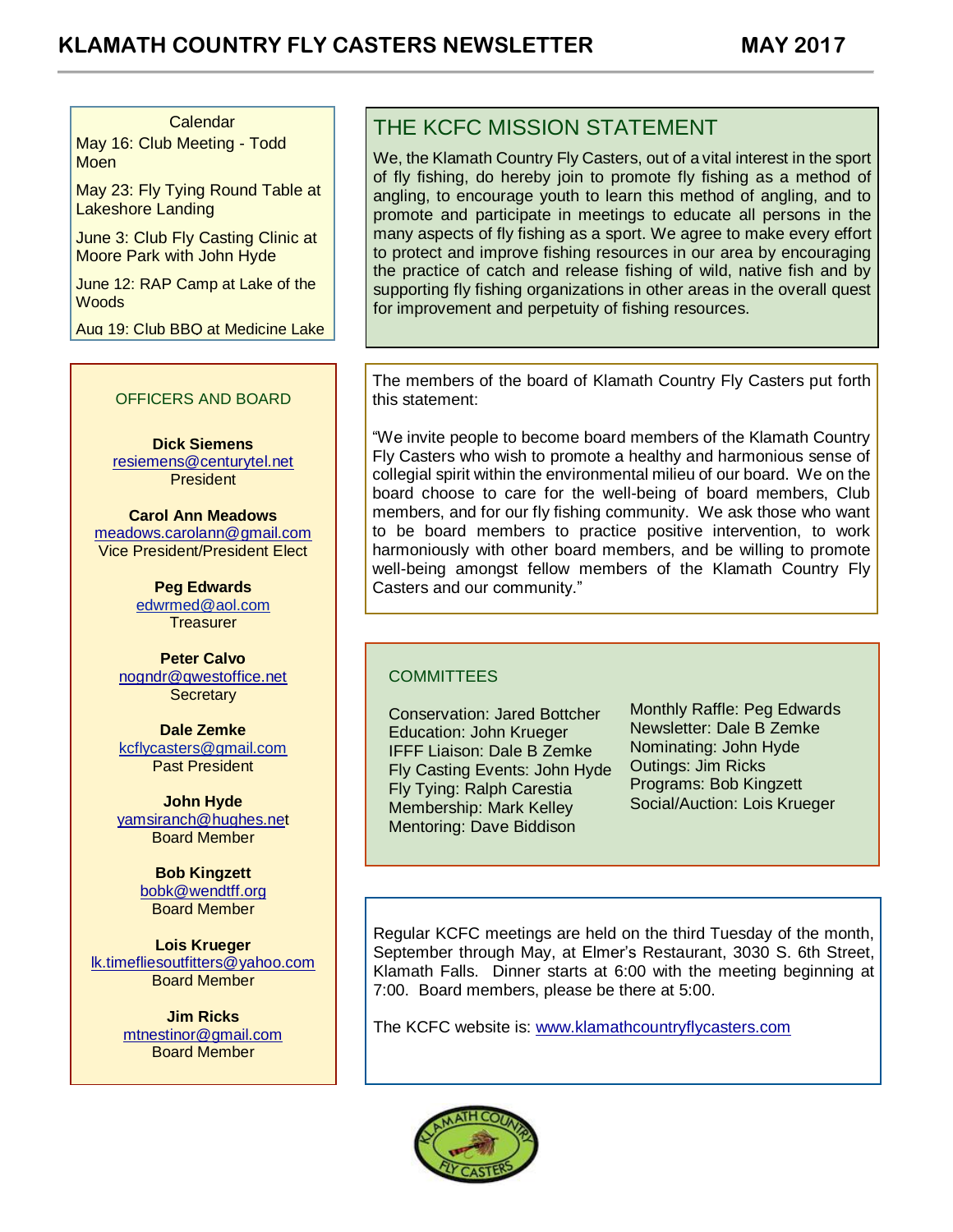#### **PRESIDENT'S MESSAGE** from Dick Siemens

We had a great auction last Tuesday. With a good crowd of eager bidders, I heard we made over \$6000; although I have not received an official total yet. Sorry that some of you thought that the auction was on our regular meeting night.

We will have our officer and board elections this month and we have a full slate of eager volunteers!



We can also look forward to some brilliant photography from Todd Moen.

Some of you have had good success fishing lately and hopefully with some improving weather we all will get out more and enjoy our great sport. Again see Jim Ricks if you have a stream or lake that you would like to share with fellow club members. The outings are fun and you can learn a lot from others as well as enjoy good fishing.

Be sure to check your e-mail and the club newsletter regularly to learn when our picnic will take place. It is planned for Medicine Lake on Saturday August 19th .

Get out and enjoy fishing and I hope to see you at our May meeting.

**Dick** 

#### MEMBERSHIP MATTERS

There will be great programs and outings for KCFC in 2017. Invite a friend to come to a meeting and introduce them to our fly fishing community!

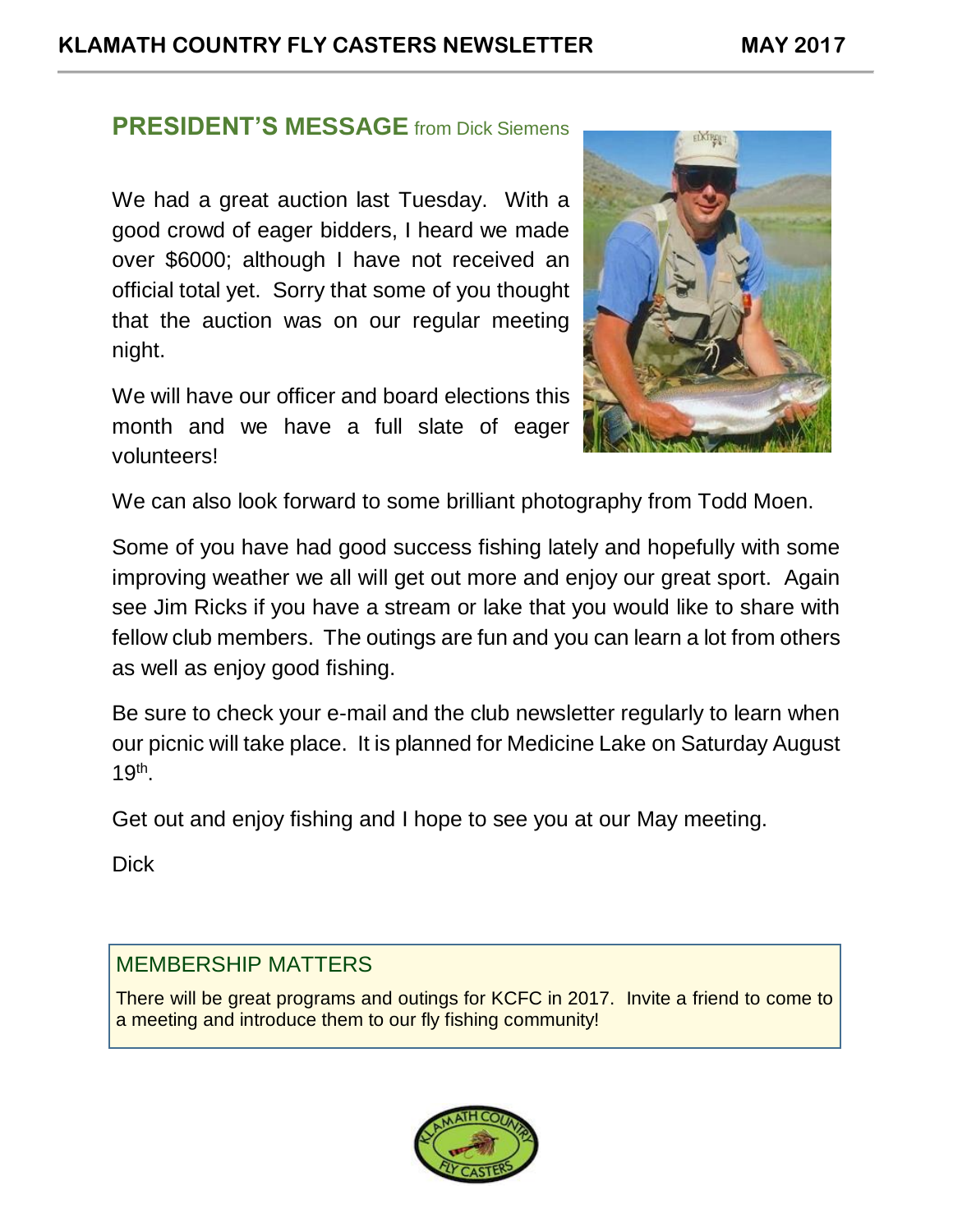## **CLUB OUTINGS:**

#### **Lake Juanita Outing - Saturday June 24th**

Stream Keeper - Dale B. Zemke - dale\_zemke@yahoo.com



Lake Juanita is located approximately 4 miles south and 4 miles west of Macdoel, CA. It is a small, high altitude lake that is not heavily visited or fished. It is stocked with trout and has a population of small, feisty, largemouth bass. The Lake fishes well. Excellent facilities. There is a concrete boat launch. No motors of any sort, fuel or electric, are allowed, but the size of the lake makes it excellent for row boats, float tubes, pontoon boats, canoes, or kayaks. The water stays cold all through the summer. Dress accordingly if float tubing. This will be a day trip. Please bring your own food and beverage. Drinking water and vault toilets are available. There is no day use fee at this USFS campground, only a fee if you are overnighting in the well-maintained campground. We have had club outings at this lake in the past and it has been a very successful location. A one day California license is \$15.12 or a two day for \$23.50 for both residents and non-residents alike and can be obtained online at [www.wildlife.ca.gov/Licensing.](http://www.wildlife.ca.gov/Licensing) Sign up for this outing at the May 16th Club meeting.



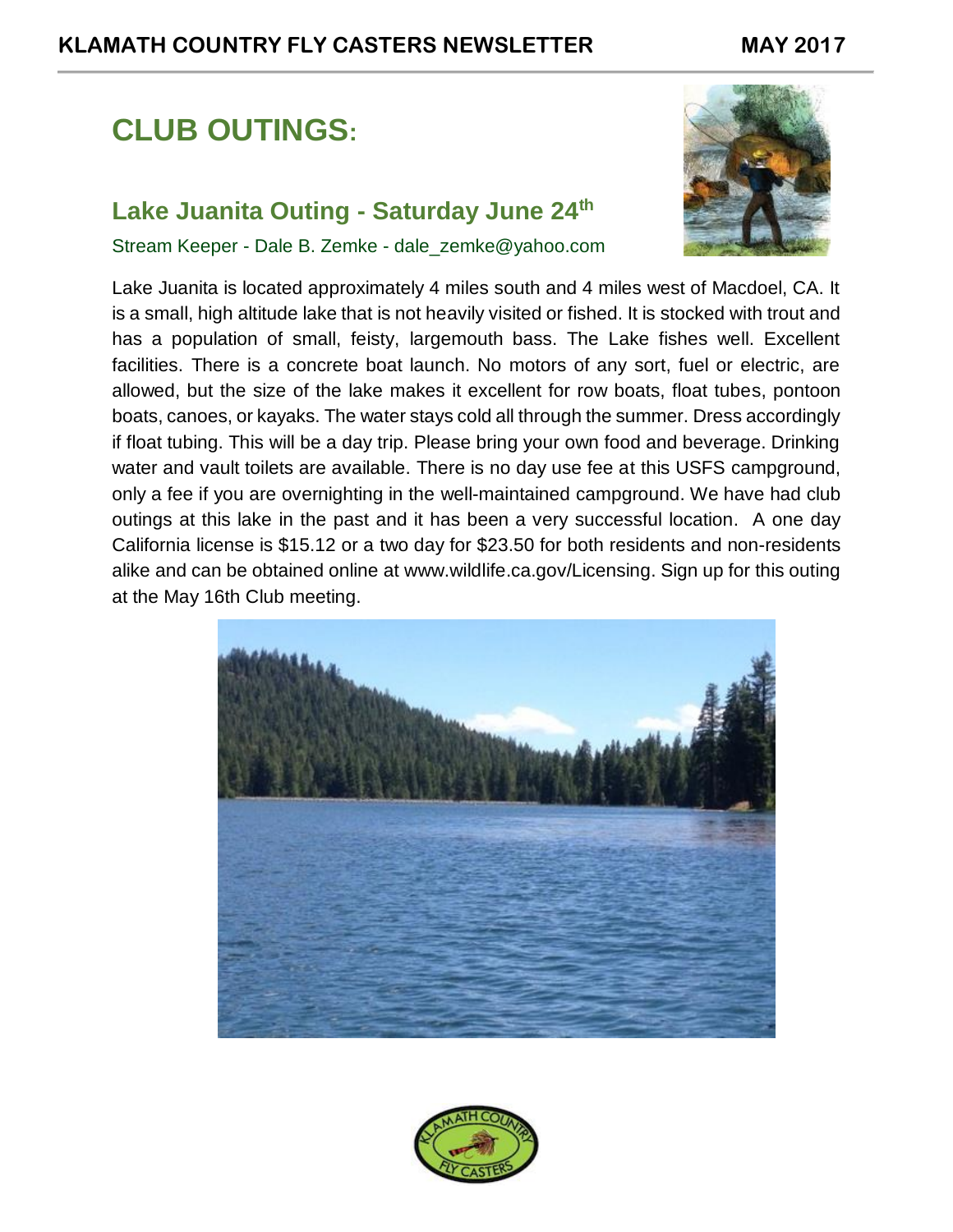#### **THE LAST CAST**

#### by Tim Lancaster

We sat on the back of the tailgate of his pick up, talking about the sacred ground on which we sat. We were waiting for the big yellow may to arrive, our guest for the evening. It has been our guest on this stretch of the upper Williamson for several years. For me only about six years, for him it seems like sixty. I don't think he was born on this river although sometimes is seems that way.



We sat and ate, we sat and talked. Might I add here; the eating was quite good and always is when you're with him. Whether it is his wife's doings or his, it is always ……well a pleasure to my palate. The talking was reminiscing of those great trips of the past and it makes me wonder if he knows why I am here with him. I don't think I consider him a friend because that is too trite, he is much more than that he is a mentor, my mentor. He is the best fly tier I know. He is the best fisherman I know. But that is not the reason I am here. He is the best at doing life that I know and that is it, that is why I rub shoulders with him. I guess I feel like maybe some of that might rub off on me, my wife says it hasn't yet.

We talked about life, we talked about death maybe because of what I do the subject comes up so often, I don't know. His recent set back is only an example of his life, he has handled it with strength, honor and courage. In our conversations, he reminds me that the outcome of this disease is not as important as the "income" or how you handle it on the inside. He doesn't need to, quote, "get his house in order", because it already is in order. We both know that his time has not come yet and he will live to fish on many more waters but it was a reminder of the frailty of human life. We both understand that we don't have control of life or death, that God does. Some say the good die young but I don't really believe that. I think the good have to stick around for awhile to teach us. Otherwise we are liable to the mess up this whole thing about life. Well at least that is the case with him, God is not finished with me yet so he can't be finished with him.

We talked about Don and how we missed him. From his plopping down on the mentor's couch and then proceeding to tell all his problems, (sometimes as a mentor you are called to be a psychiatrist), to the times when he fished this water with us. It was Don who first

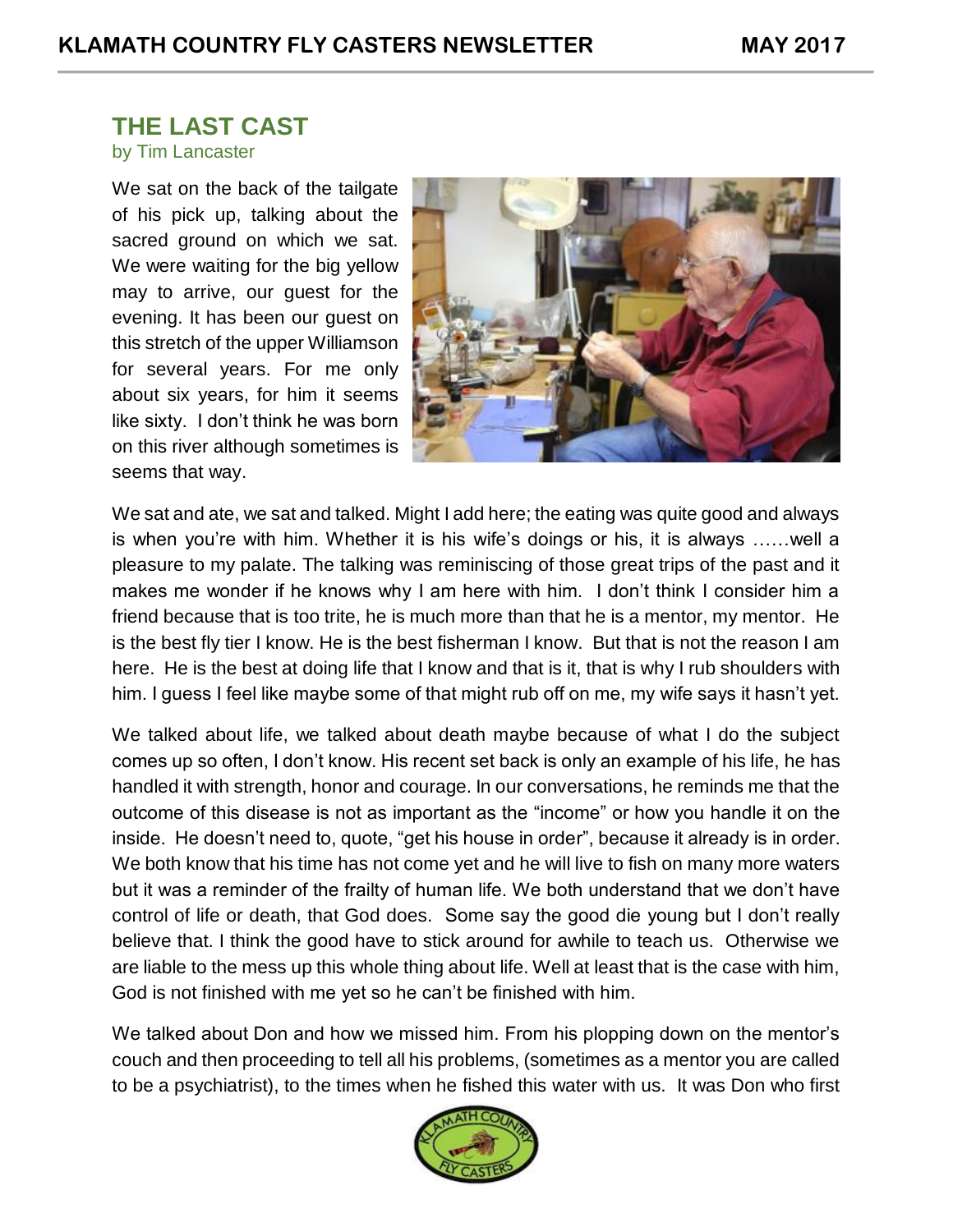brought me here and for that I am ever in his debt. At least now when we talk of Don it is with a smile and not tear. Remembering all those times together and the joy in them. It is strange how the human mind works over time, losing the pain, gaining the joy.

As the sun went down behind the trees we drove from the reminiscing spot to the fishing hole. We strung your rods and like always I was given first choice of locations. I wish he wouldn't do that to me, for one I feel like I am intruding on his sacred water and two I always choose the wrong spot. If he would choose first he would get the proper respect and maybe I would catch more fish. I guess it doesn't really matter because we all know he is going to catch more fish anyway.

I walked to the fence, tied on a fly and waited. Like everyone else on the stream that evening we were all waiting. I could see the birds on the side of the stream with anticipation and I could tell by their behavior they were just as impatient as I. When I could take it no longer I began to cast, first cast a nice fish rose partaking of my fly, only to spit the hook after a long run. The birds still watched, although the fish was fooled by this imposter, the birds were not. Then after several casts with no results, only takes from smaller fish, it happened. One young bird got impatient and took my big yellow may (actually it was my mentor's fly). He quickly spit the hook while hovering over the water, a lesson learned, he apparently was greener than I on this water.

Finally the waiting was over and the real McCoy began to appear. Fish everywhere, splashes from lunkers, six good fish hooked, one landed about 18". In all this frenzy, commotion and fishing, I am usually quite focused. In fact I usually do not see my surroundings other than the water and the fish, but this night was different. I was noticed my mentor had slipped quietly into the hole above me. I watched him work with preciseness and perfection. Then I heard the splashing of a big fish and although he told me later it was probably about the same size as mine I didn't believe him. You can bet



his was larger. It really doesn't matter you see, I fish for the experience and enjoyment, I just need to keep reminding myself of that. You see, I could tell you a whole bunch more cliches that would make me feel better.

At the back of the truck we had the usual exchanges of "how'd ya do?" and as we put our rods away, I think we knew that we might be doing this for the last time. I am bothered by what we have come to as a

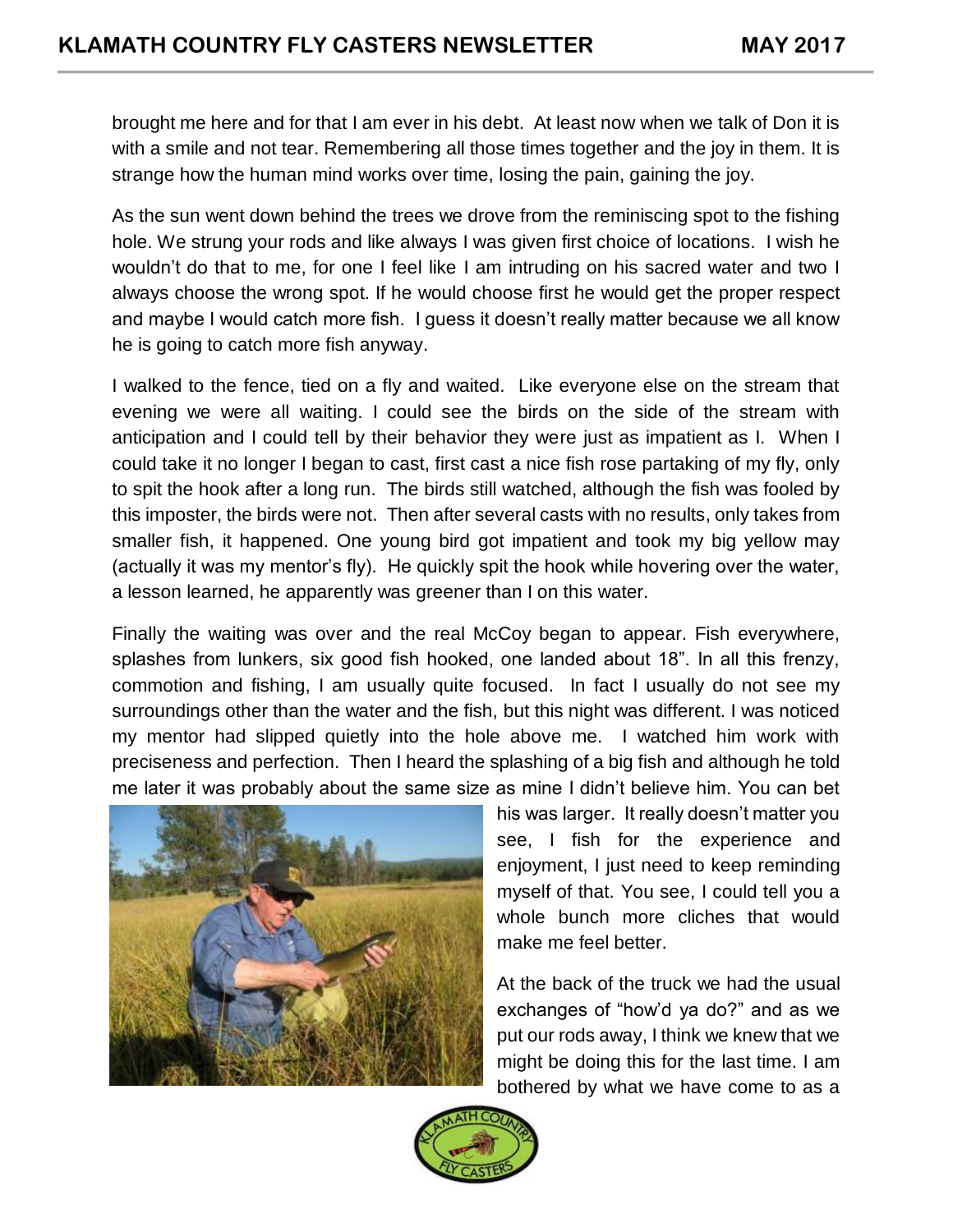Nation. I was born in this land, I respect it and honor it. When a portion of it is taken away from me that has the meaning of this water, a part me dies. I can handle the death of a friend but the death of a river is hard to swallow. I can't just say "Oh well there are other spots", because there aren't, at least not like this. There is no place like this on earth, at least that I have found or should I say have been shown. It would be an injustice to try to describe it in words. To think that I will no longer share this with him leaves a hole that cannot be repaired or mended. Well maybe…., just have faith……, maybe after the election…., etc. is just not working for me right now, I think I have lost this water.

I look over at him as he drives on the cinder road to home, when we reach the highway he says he is tired and maybe I could drive. He explains the truck's idiosyncrasies, makes an excuse for its age of 22 years and lets me drive. I don't think he realizes the honor he has given me, maybe this is a changing of the guard. I felt like fifteen again when my dad asked me if I wanted to try driving. He probably doesn't realize I would trade my truck, maybe even my wife and kids, to have his truck and to have gone the places it has been. Albeit I realize he probably wouldn't want the kids.

We drive home in the darkness and it seems fitting. Despite the joy of the trip, it is darkened by what lies ahead. The death of a friend takes away my friend, the death of a river takes away a part of me, a part I will never get back.



*"Don" refers to Don Zupan*

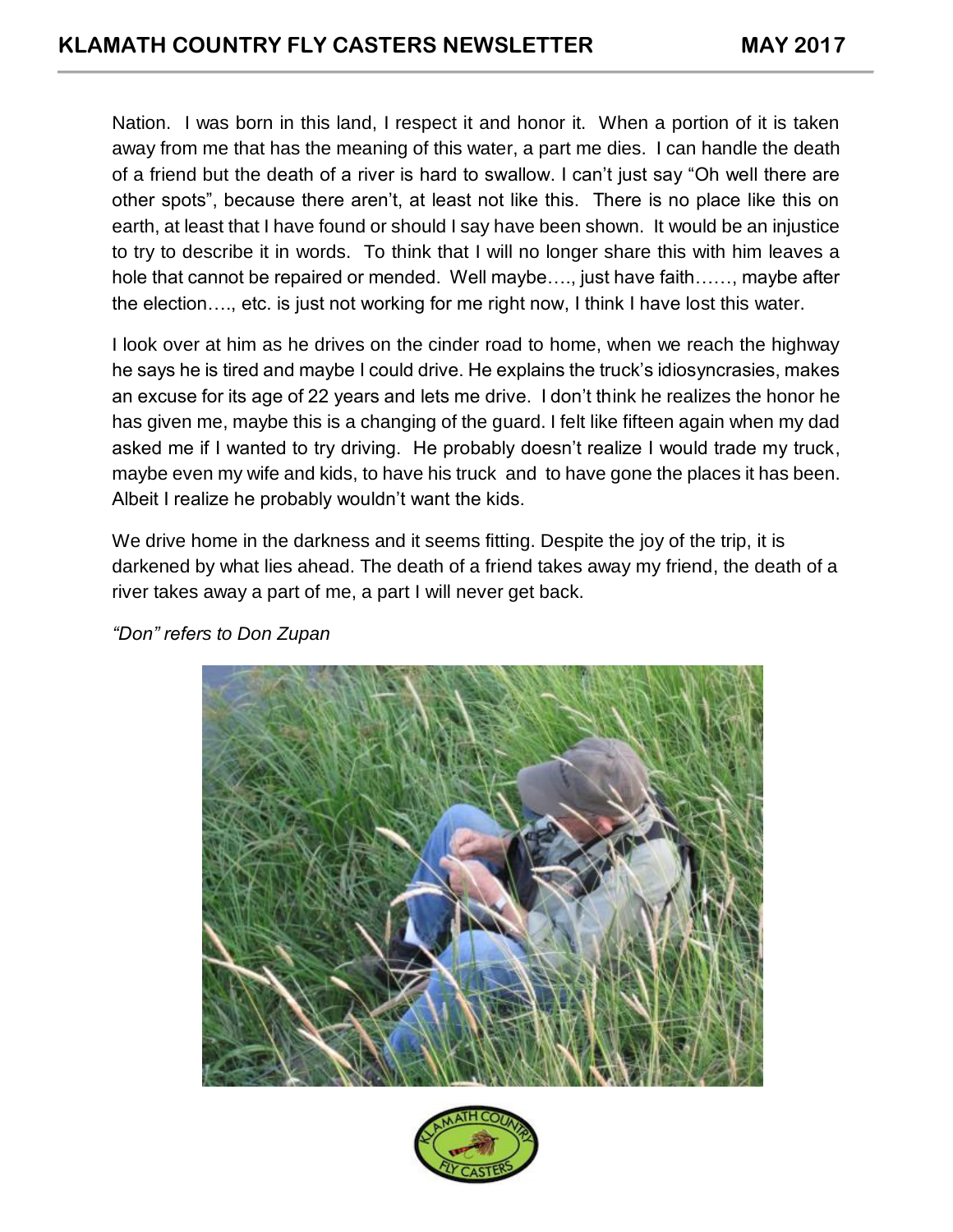## **VOLUNTEER PLANTING OPPORTUNITY AT HEXAGENIA RANCH**

The Hexagenia Ranch and Sue Mattenberger of the USFWS are partnering to improve riparian conditions along the Williamson River just south of Lonesome Duck Ranch (map attached). The ranch and USFWS are looking for a few volunteers to help plant and cage approximately 10 trees starting at 9:00 am on Wednesday May 24th. KCFC and the USFWS will provide shovels and caging material, but please bring pliers and gloves if you plan to assist. The planting will be followed by a potluck lunch at noon and fishing the Williamson River on the Ranch after that. To reach Hexagenia Ranch from Klamath Falls, drive north on Highway 97 for approximately 21 miles, turning right at the Lonsesome Duck sign, just south of the Williamson River crossing. There will be a signup sheet for volunteers at the May Meeting.





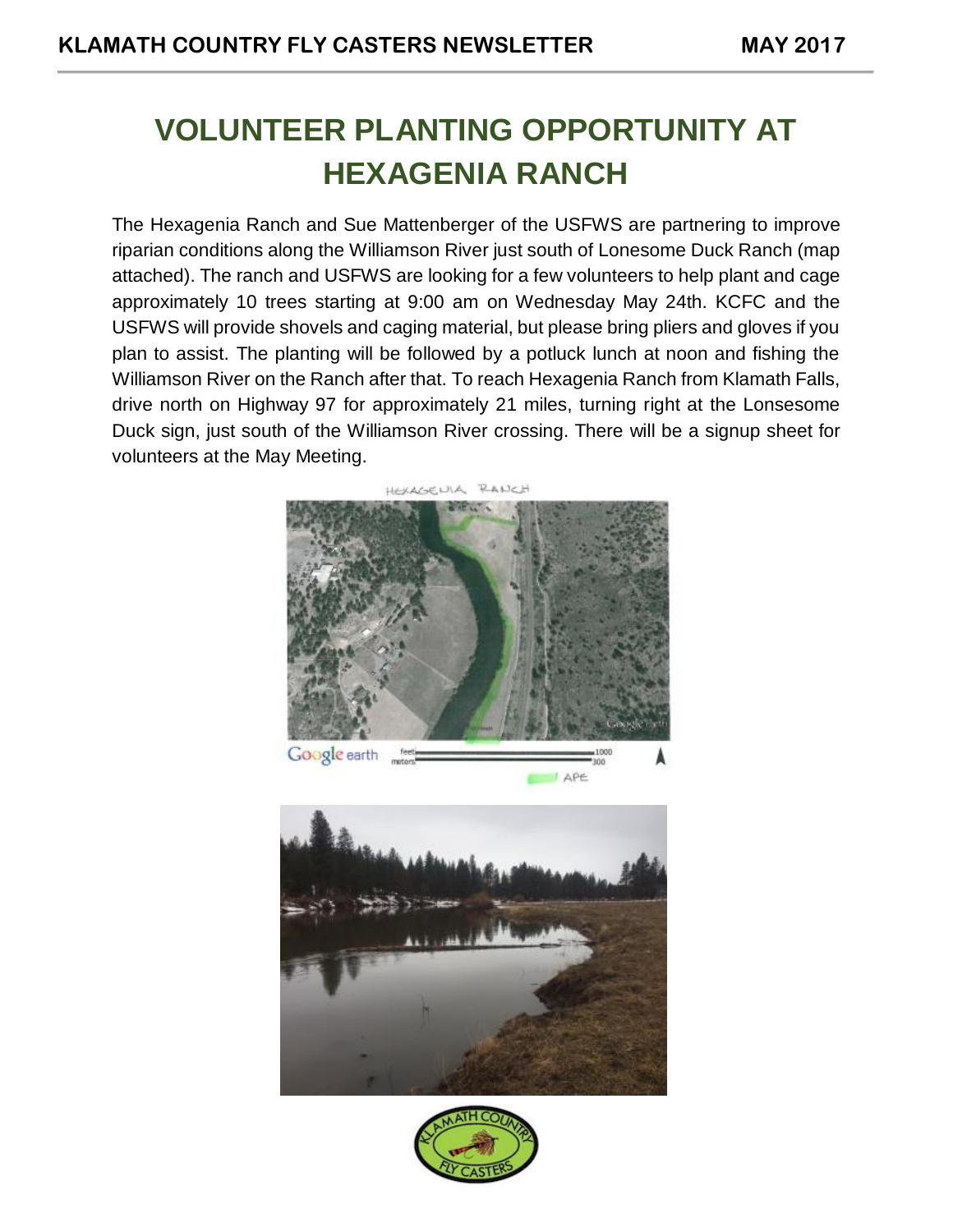## **R.A.P. (RESOURCES AND PEOPLE) SUMMER CAMP FLY TYING CLASSES -VOLUNTEERS NEEDED!**

**Date & Time:** Monday June 12, 2017 - 5:00 PM - 9:00 PM

**Schedule:** Three Class Sessions - 6:10 - 7:00, 7:10 - 8:00, & 8:10 - 9:00

**Participants:** 20 participants per session, ages 13 - 18 with some adults thrown in (Educators that attend the camp)

**Location:** Esther Applegate Camp, Lake of the Woods

**Evening Meals:** As in the past, volunteers are invited to dinner. Dinner runs from 5:15 - 6:00 PM. So plan to arrive about 4:45 PM.

**John Krueger** The Club Education Chairman will be overseeing the event.

Volunteers are needed. Please sign up at the May meeting or contact John Krueger at (541) 539-1505.

The Club will provide all the materials and equipment.

Parking is very tight - so carpooling is highly recommended.





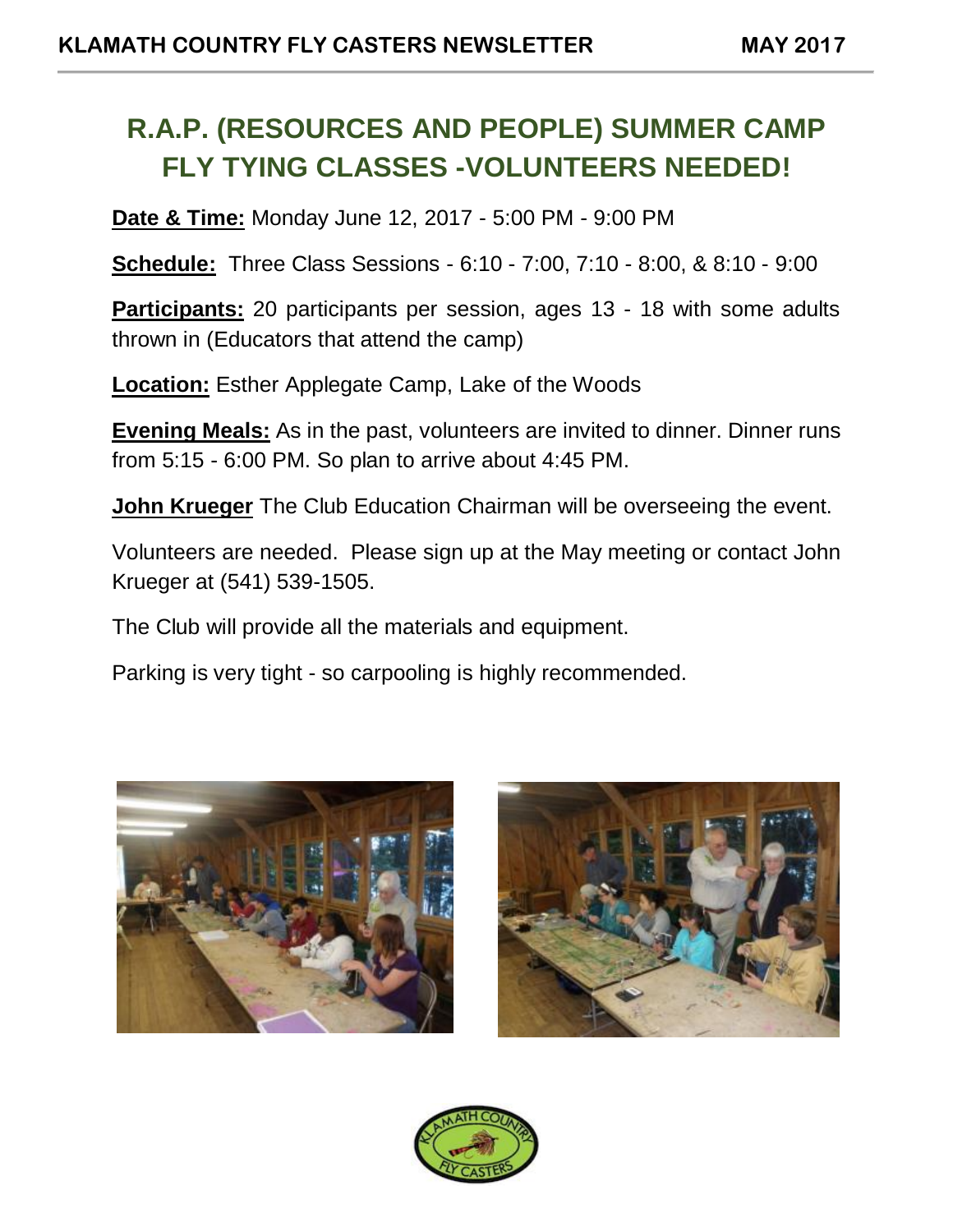#### THE RICHARD WINTER DISTINGUISHED SERVICE AWARD

was presented to Harry and Mary Craggs, at the April Club Auction, for their untiring support of the Klamath Country Fly Casters fly fishing club. Whenever there has been a call for volunteers for a conservation work party or an education event for the youth of our Basin or simply a need to have quality hand tied flies, or exquisite bead work for a raffle or the Annual Club Auction, they have quickly stepped up. Active and supporting members of the club like Mary and Harry are examples for us all to follow.



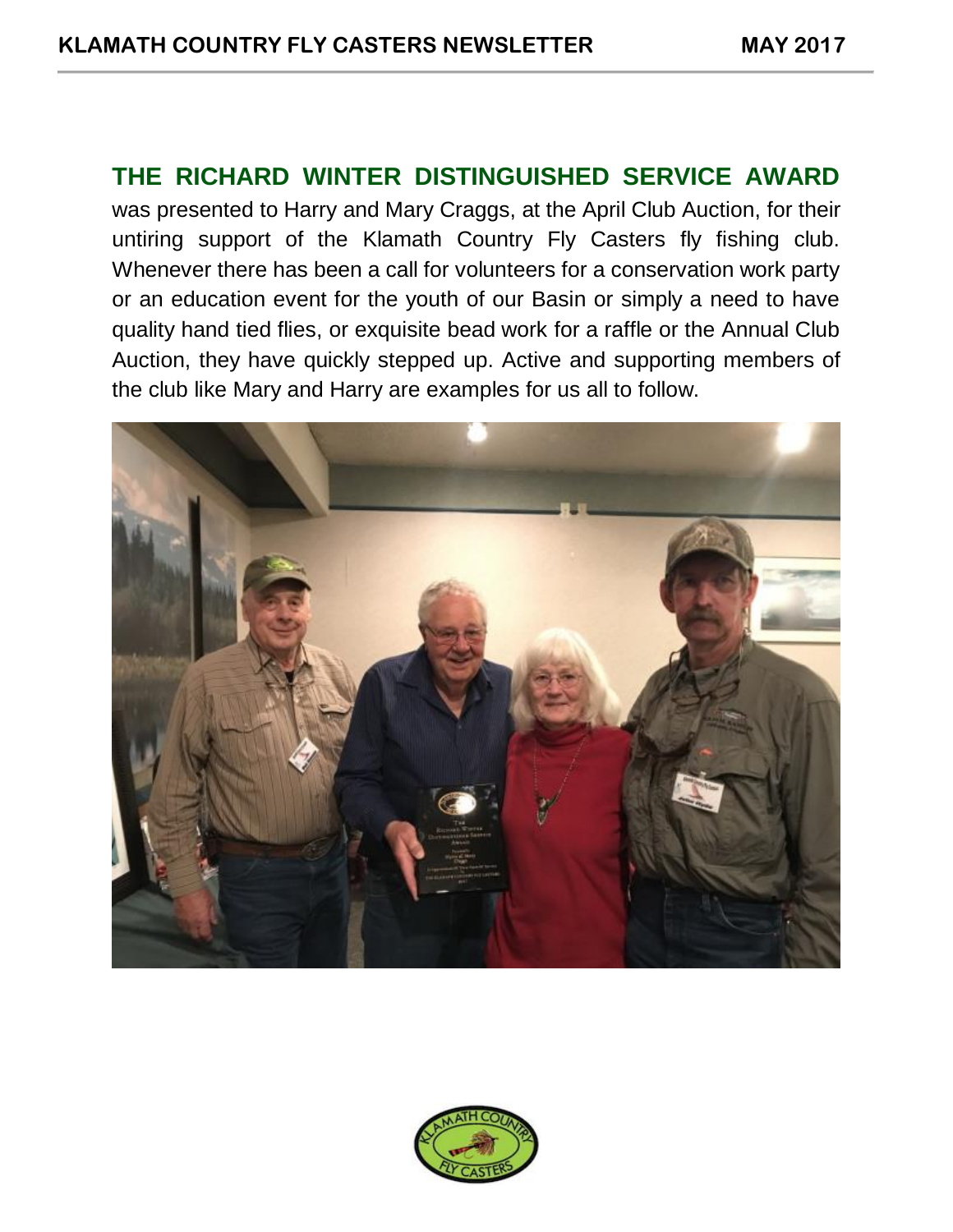## ANNUAL CLUB AUCTION

A huge shout out to all that attended the Annual KCFC Auction. And a huge thank you to Lois Krueger and Peg Edwards who were the forces that made this happen. Also a thank you to John Hyde and Dick Siemens for their demonstrated skills as both auctioneer and carnival barker (shill). Not only was it an enjoyable social event, but it raised critical funds for the club's conservation and education programs. A huge thank you to all that bid and all that donated the fantastic items. You all made the difference.





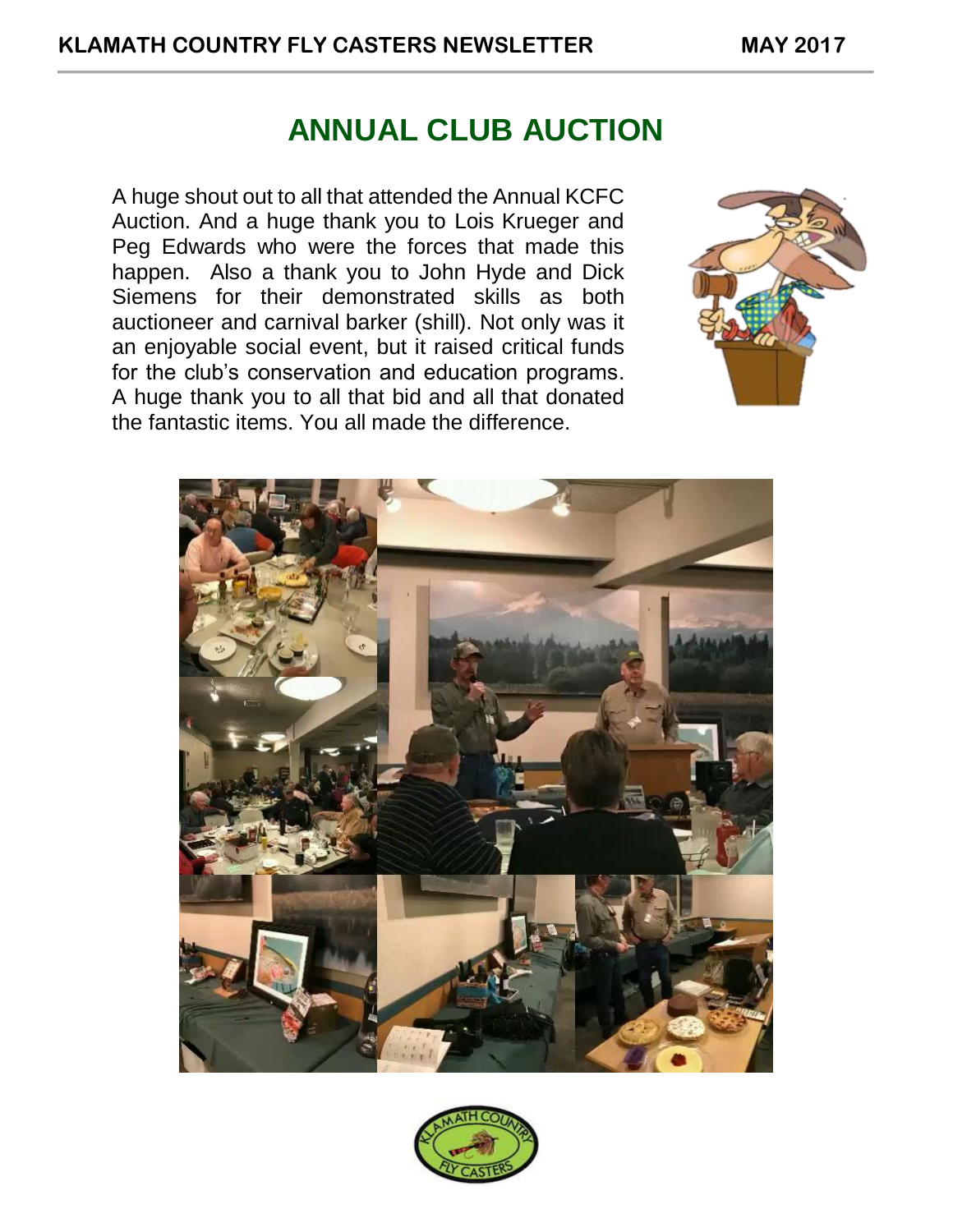## INDISPENSABLE FLIES, by Ralph Carestia

#### **Guide Choice Hairs Ear (Grey)**



**This cool pattern comes from Greater Yellowstone Fly fishers. The pattern is sort of a dressed up Hare's Ear with many unique features that imitates emerging caddis or mayfly. The Guides Choice Hairs Ear has soft hackle as a collar and a peacock herl thorax. It is best dead drifted on a nymph rig, but many fish pick it up as the fly is swung at the end of your drift. I use a tungsten bead for extra weight. The Guides Choice Hares Ear is most often tied in size #10-18. An amazing little fly!!**

#### *Recipe*

| Hook:               | TMC 3761 #10-18                            |
|---------------------|--------------------------------------------|
| Bead:               | Tungsten Color of choice and sized to hook |
| Weight:             | <b>Lead or Non Lead wire</b>               |
| Thread:             | <b>UTC 70 Denier, Red</b>                  |
| Tail:               | <b>Grey Hare's Mask Guard Hairs</b>        |
| Rib:                | <b>Pearl fine tinsel</b>                   |
| Abdomen: Light grey |                                            |

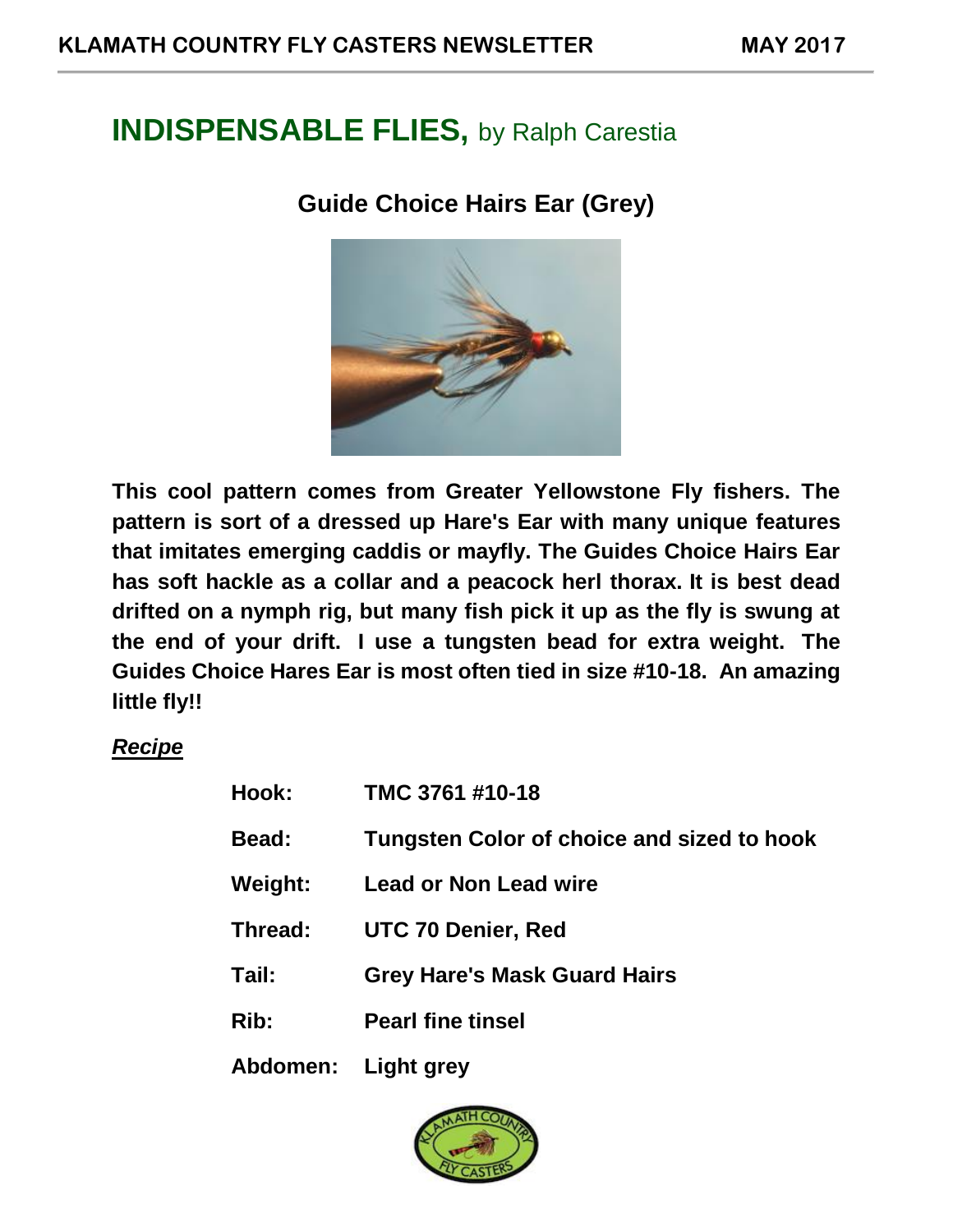#### *Recipe (Continued)*

| Thorax:        | <b>Peacock Herl</b>        |
|----------------|----------------------------|
| <b>Collar:</b> | Grizzly Hen hackle (webby) |

#### *Instructions:*

1. Slide the bead on the hook and up to the eye. Make 12-15 turns of .25 lead wire along the shank. Break off the lead wraps and shove it into the back of the bead.



2. Start the thread at the back of the lead wraps and build a thread dam tapering up to the diameter of the lead. Continue the thread base to the back of the bend of the hook.



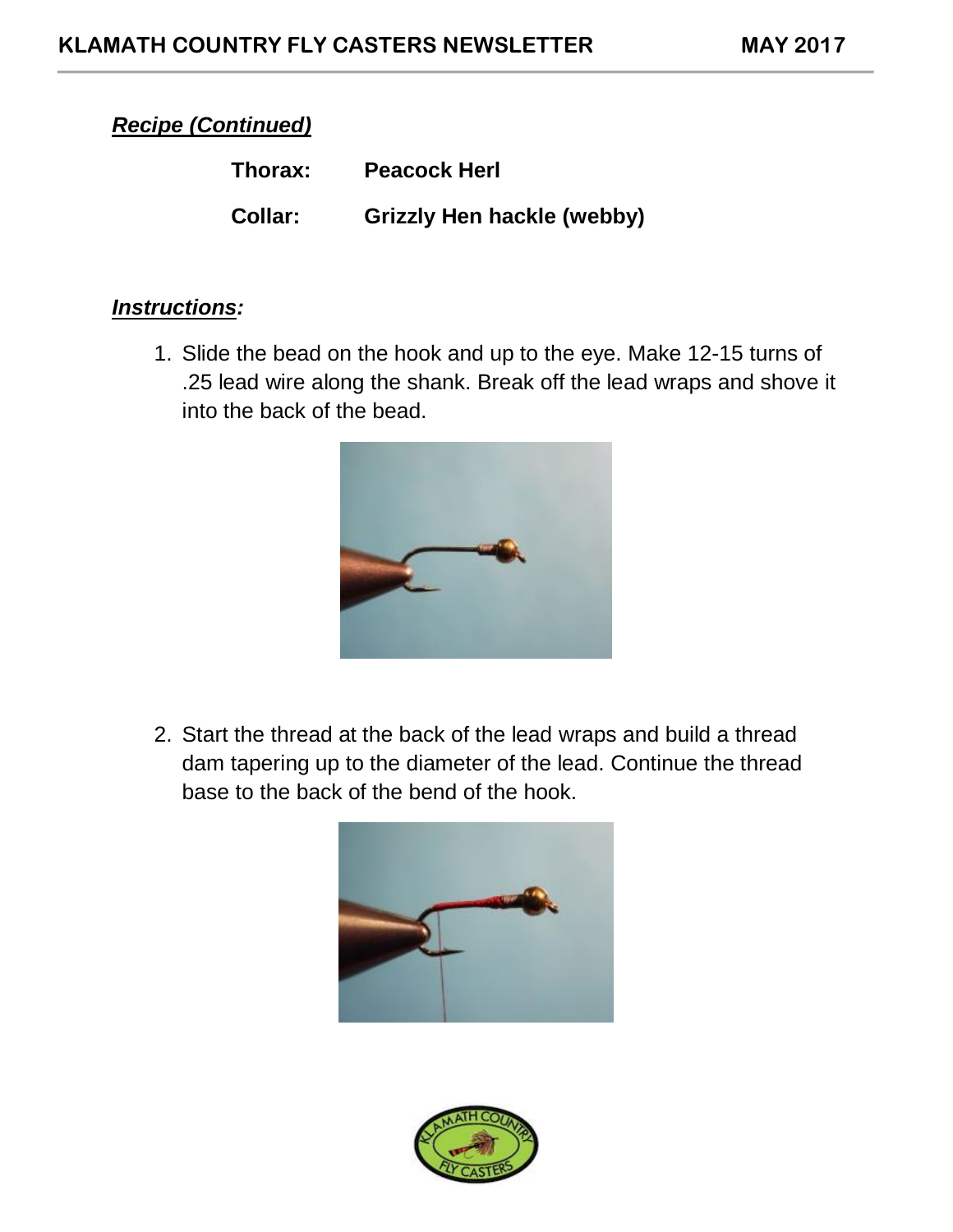3. Clip a small clump of the dark colored hair from the center of a hare's mask. Measure the guard hair to just a touch longer than a half shank or so and tie it in at the bend of the hook.



4. Tie in a piece of pearl tinsel along the near side of the shank and wrap back over it to the bend of the hook.



5. Dub the thread with a thin noodle of light colored grey hare's mask dubbing and build a tapered abdomen from the bend of the hook up to the 75% point.





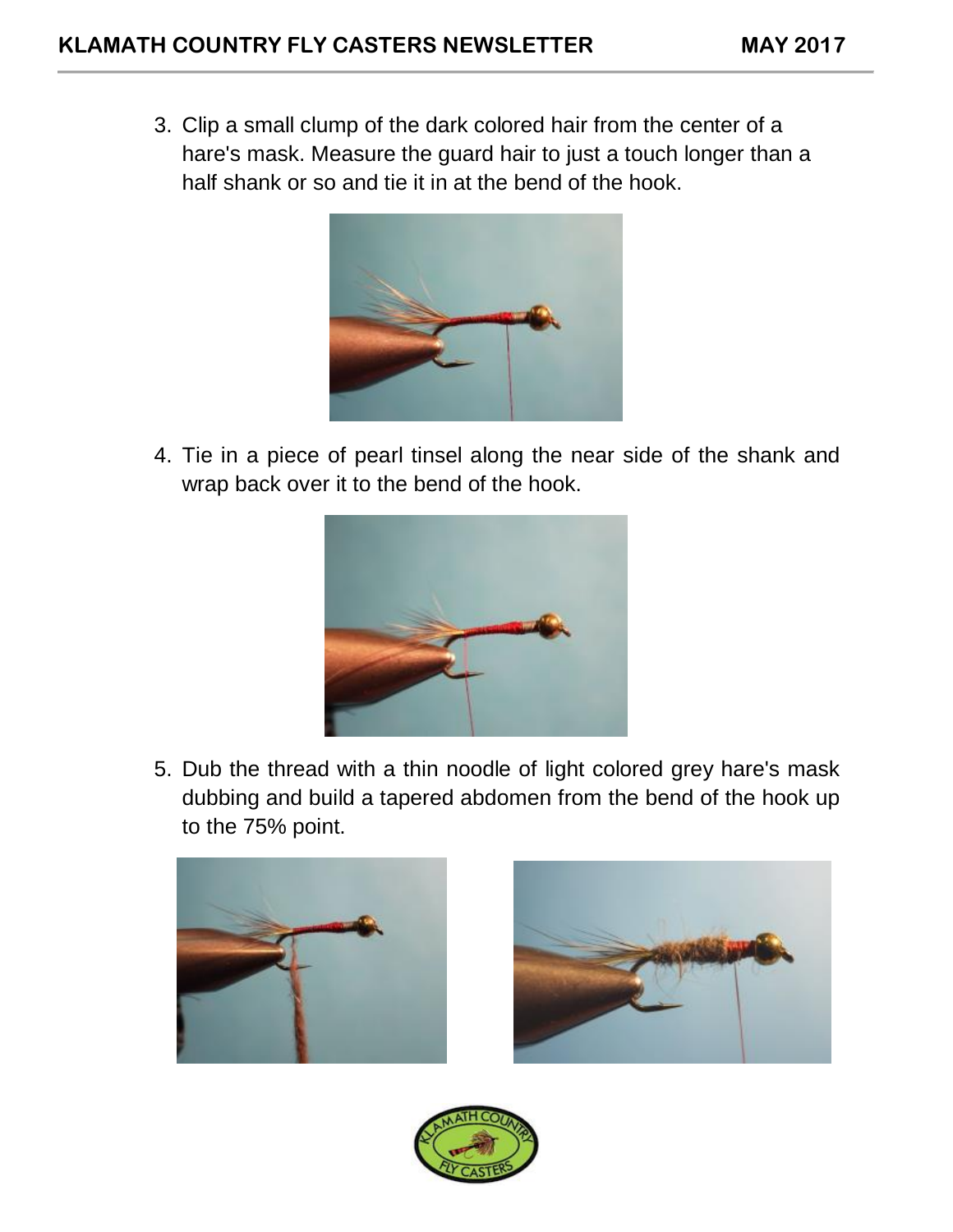6. Spiral wrap the pearl tinsel rib forward over the abdomen with five evenly spaced turns. Feel free to counter-wrap the wire if you like (I usually do!). Tie the wire off at the front of the abdomen and break off the excess.



7. Clip the tips of three or four nice peacock herls and tie them in at the front of the abdomen. Twist the peacock into a chenille with the tying thread as you would dubbing and wrap the peacock to the back of the bead. Clip the excess peacock flush against the hook shank.





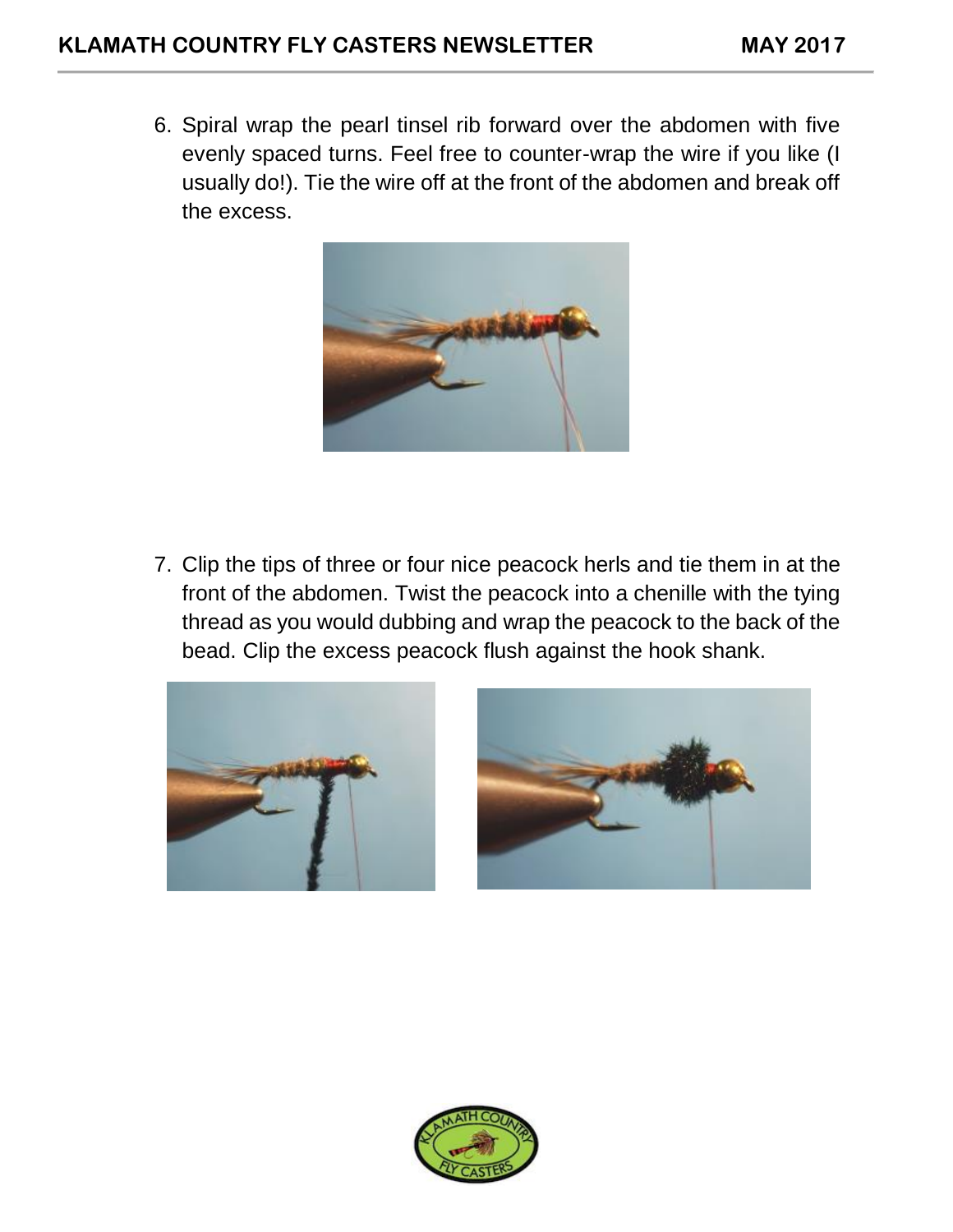8. Select a nicely grizzly hen feather that has barbs shorter than the hook shank. Tie the tip of the feather in at the back of the bead with the concave side of the feather toward the hook shank. Lift the butt end of the feather up and fold the fibers all to the rear.





9. Wrap the feather one to two turns, right behind the bead and tie it off. Don't overdo the hackle! Clip the excess feather stem.



10. Whip-finish the thread working the knot in around the hook.